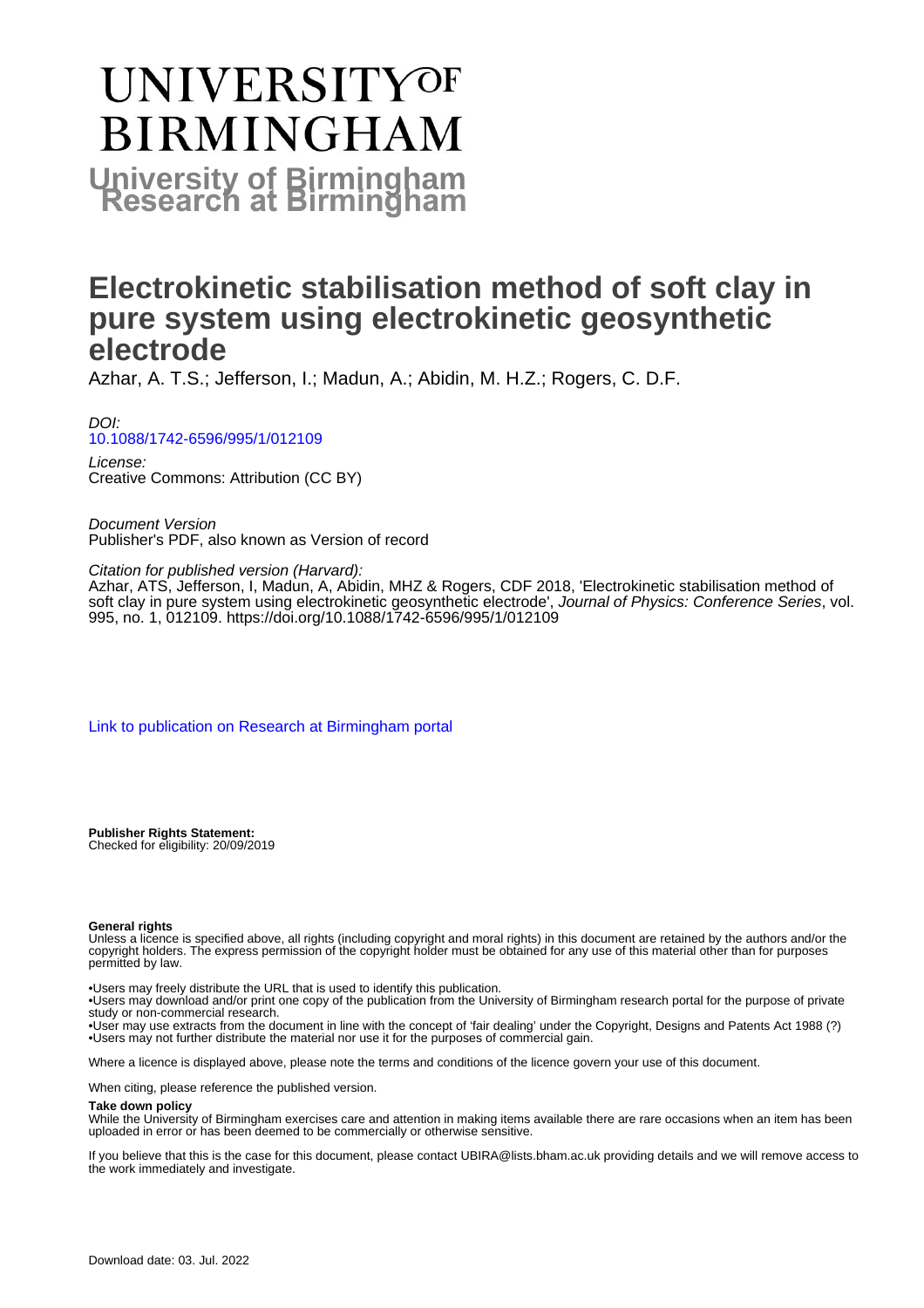#### **PAPER • OPEN ACCESS**

## Electrokinetic Stabilisation Method of Soft Clay in Pure System using Electrokinetic Geosynthetic Electrode

To cite this article: A T S Azhar et al 2018 J. Phys.: Conf. Ser. **995** 012109

View the [article online](https://doi.org/10.1088/1742-6596/995/1/012109) for updates and enhancements.

### Related content

- [The Physical Behavior of Stabilised Soft](http://iopscience.iop.org/article/10.1088/1742-6596/995/1/012111) [Clay by Electrokinetic Stabilisation](http://iopscience.iop.org/article/10.1088/1742-6596/995/1/012111) **[Technology](http://iopscience.iop.org/article/10.1088/1742-6596/995/1/012111)**
- A T S Azhar, N S Nordin, M A M Azmi et al.
- [Application of Electrokinetic Stabilisation](http://iopscience.iop.org/article/10.1088/1757-899X/226/1/012075) [\(EKS\) Method for Soft Soil: A Review](http://iopscience.iop.org/article/10.1088/1757-899X/226/1/012075) ATS Azhar, MAM Azim, NN Syakeera et al. -
- [Potential Electrokinetic Remediation](http://iopscience.iop.org/article/10.1088/1742-6596/995/1/012083) [Technologies of Laboratory Scale into](http://iopscience.iop.org/article/10.1088/1742-6596/995/1/012083) [Field Application- Methodology Overview](http://iopscience.iop.org/article/10.1088/1742-6596/995/1/012083) Anis Ayuni Suied, Saiful Azhar Ahmad Tajudin, Muhammad Nizam Zakaria et al.



## **IOP ebooks**™

Bringing you innovative digital publishing with leading voices to create your essential collection of books in STEM research.

Start exploring the collection - download the first chapter of every title for free.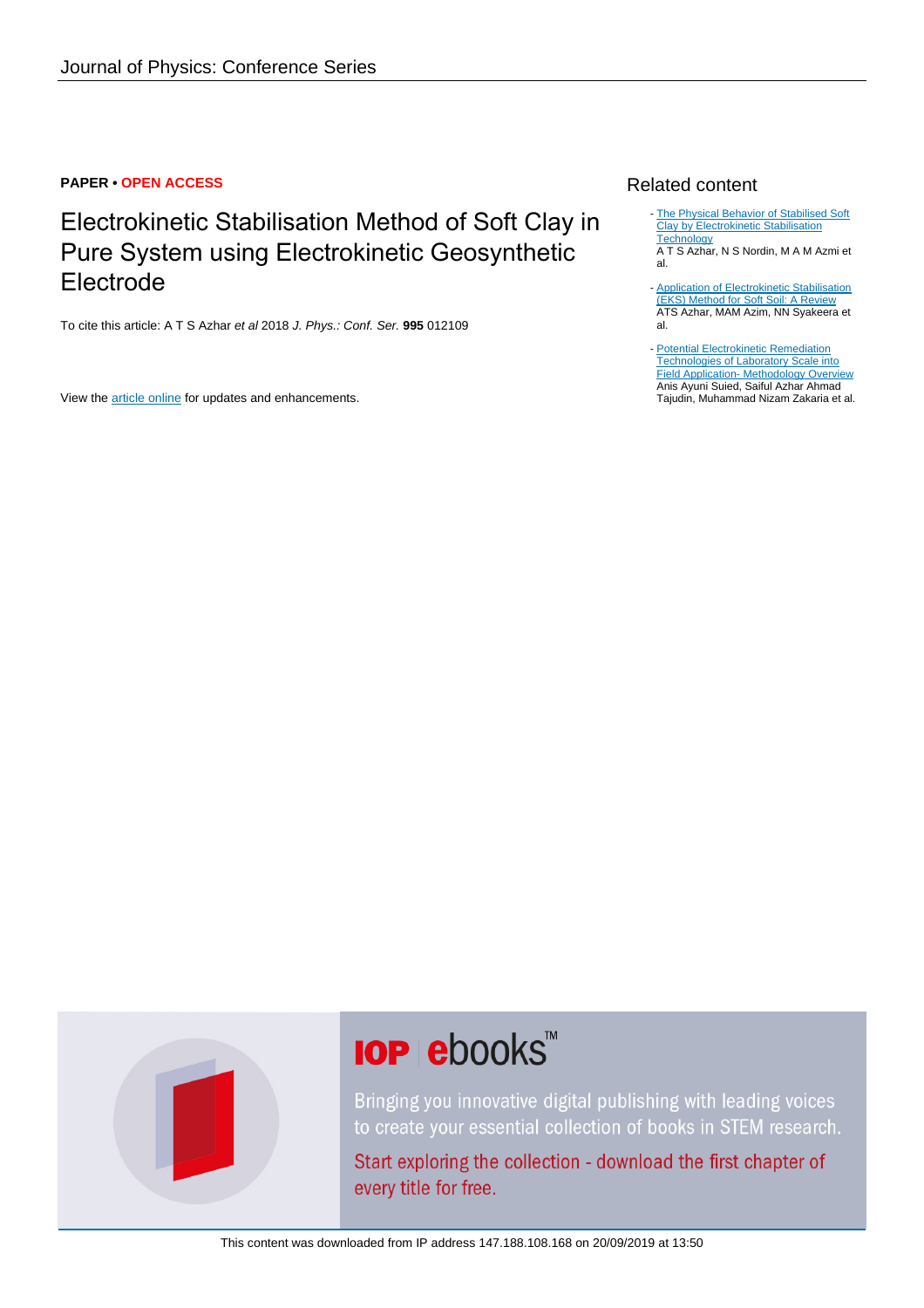### **Electrokinetic Stabilisation Method of Soft Clay in Pure System using Electrokinetic Geosynthetic Electrode**

 $\mathbf{A} \mathbf{T} \mathbf{S}$  Azhar $^{1^*}$ , I Jefferson $^2$ , A Madun $^1$ , M H Z Abidin $^1$  and C D F Rogers $^2$ 

<sup>1</sup>Faculty of Civil and Environmental Engineering, Universiti Tun Hussein Onn Malaysia, 86400 Batu Pahat, Malaysia

2 School of Civil Engineering, University of Birmingham, UK

E-mail: saifulazhar870@gmail.com

 **Abstract.** Electrokinetic stabilisation (EKS) method has the ability to solve the problems of soft highly compressibility soil. This study will present the results from an experimental study of EKS on soft soils using inactive kaolinite clay, inert electrode and distilled water (DW) as a pure system mechanism before any chemical stabilisers being used in this research. Therefore, this will provide a baseline study to improve the efficiency of EKS approach. The test model was using inert electrode of Electrokinetic Geosythentic (EKG) developed at the Newcastle University to apply a constant voltage gradient of 50 V/m across a soil sample approximately 400 mm. Distilled water was used at the pore electrolyte fluid compartments supplied under zero hydraulic gradient conditions for the periods of 3, 7 and 14 days. Throughout the monitoring, physical and chemical characteristics were measured. Results from the monitoring data, physical and chemical properties of the pure system showed the development of pH gradient, the changes of electrical conductivity and chemical concentrations with regards to the distance from anode and treatment periods due to the electrochemical effects even though there was no chemical stabilisers were introduced or released from the degradation of electrodes.

#### **1. Introduction**

The use of electrokinetic in geotechnics for dewatering (electrosmosis) and stabilisation of low permeability soil was initiated by Casagrande in 1930s [1, 2]. It has demonstrated that a large reduction in water content will increase the shear strength of the soils due to the electrosmosis effect by electrical gradient. Since then, electrosmosis has been successfully implemented in the field for various geotechnical applications including stabilisation of slope [3, 4], embankment [5], improve friction pile capacity [6, 7], and electrosmotic strengthening of soft sensitive clay [8, 9]. More recently, numerous field applications include electrosmotic consolidation technique combine with vertical drain [10, 11] and new innovative geosynthetic electrodes [12, 13]. Where electrosmosis has proved successful, it usually has been as a result of using the process to introduce a chemical into the soil, either through anode solution or by direct electrolyte replacement. This improves the stability of the soil either by cation exchange occurring in the clay mineral content, or by cementitious material being deposited in the pore space [14]. This adaption of electrosmosis is known as electrokinetic stabilisation (EKS).

The application of deep chemical ground improvement using the EKS method has the potential to overcome problems of soft highly compressibility soil. This technique can enhance the strength and

1 Content from this work may be used under the terms of the[Creative Commons Attribution 3.0 licence.](http://creativecommons.org/licenses/by/3.0) Any further distribution of this work must maintain attribution to the author(s) and the title of the work, journal citation and DOI. Published under licence by IOP Publishing Ltd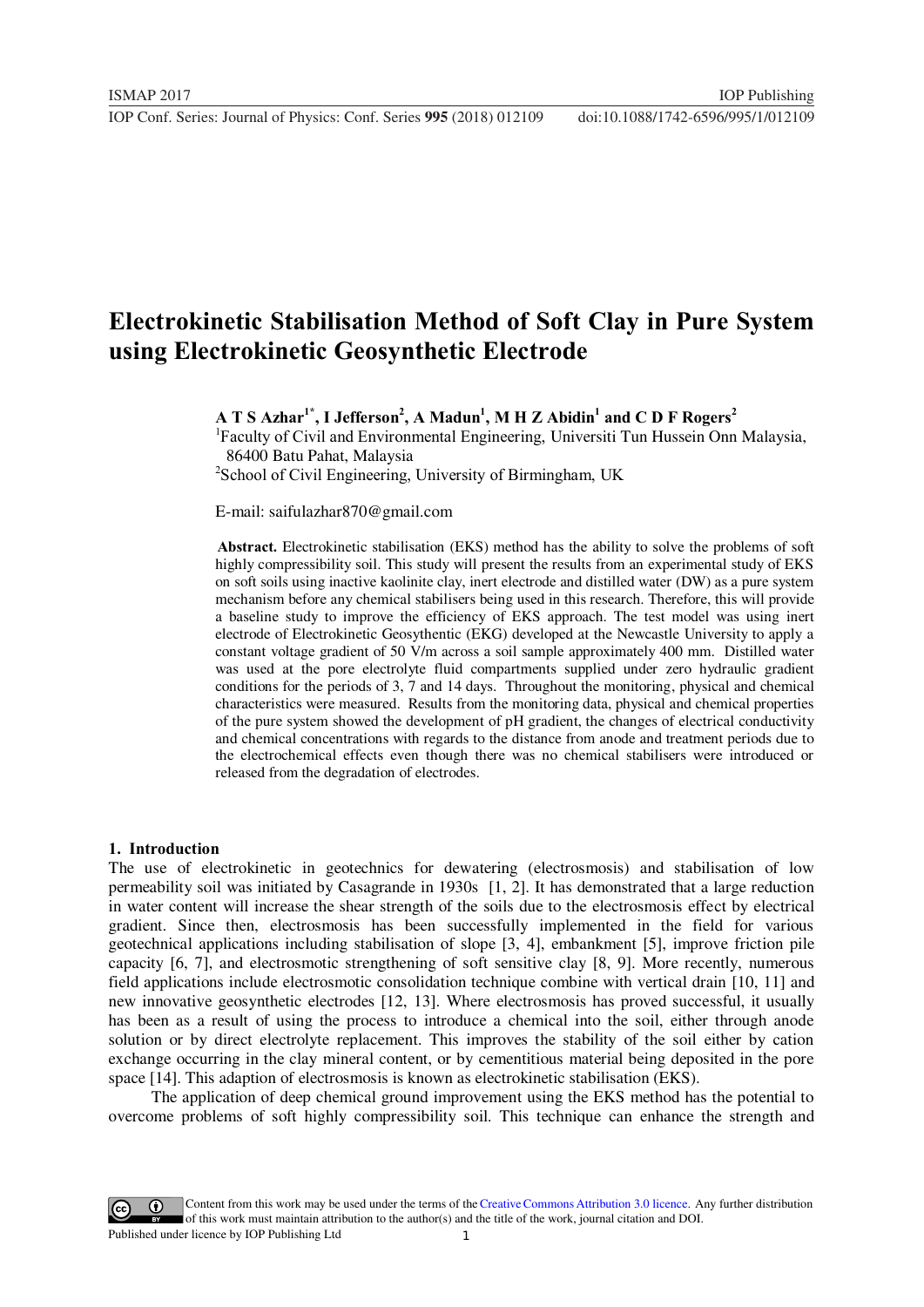| ISMAP 2017                                                           | <b>IOP</b> Publishing              |
|----------------------------------------------------------------------|------------------------------------|
| IOP Conf. Series: Journal of Physics: Conf. Series 995 (2018) 012109 | doi:10.1088/1742-6596/995/1/012109 |

reduce compressibility of a wide range of soils so it has the potential to treat soils anywhere in the world. Chemical stabilisation of clay soils using calcium-based stabilisers [15], such as lime and cement has been practiced routinely over many decades. In some cases, these methods are not suitable to stabilise soil under existing structure [16, 17]. It is expected that chemical improvement of soils in situ using electrokinetic stabilisation will play a very important role in the future not only as an alternative method for problematic soil whether under existing foundation or as part of a new development.

Previous research by Liaki [16, 18] conducted at the University of Birmingham, successfully proved the concepts and established the practical possibilities of improving the classical chemical modification and stabilisation reactions in situ[19, 20]. At the same time this work also has overcome the problems caused by electrode degradation. However, further investigations is still needed to assess what happens when appropriate selected chemical stabilisers are added to clay soils, both when mixed and then transported using electric currents. For that reason, the present study developed a new approach to treat soft clay soils in order to modify and improve their properties. By providing a better understanding of the 'pure' relatively inert system, which has no chemical introduced, will provide a baseline study to improve the efficiency of EKS approach when applied to soft compressible soils. Thus this technique has the potential to enhance key strength and stiffness gain under foundations to ensure this is controlled in the most efficient way.

#### **2. Experimental Programme**

#### *2.1 Materials and Sample Preparations*

An experimental programme was conducted to assess the efficiency of EKS when applied to soft clay soils. The original physical and chemical properties of clay soil were investigated first through laboratory programme following appropriate British Standard as shown in Table 1. Then, a laboratory investigation of EKS approach was carried out using the electrokinetic test methods developed at the University of Birmingham. Commercially available EKG electrodes were used to prevent the degradation of electrode that requires replacement during the treatment. In order to avoid the complexity of the system with different clay minerals and chemical changes that associate with coupled flows, pH gradient and electrolysis and redox reactions, a relatively 'pure' and inert form of kaolin was used in this study supplied by WBB Devon Clays. In addition, kaolin soil has been selected in this study because of its low activity, low adsorptive capacity and high electro-osmotic transport efficiency compared with other clays. A DC power supply obtained by Thurlby Thandar Instruments (model TS3022S) was used to supply power to the electrodes. A constant voltage gradient of 50 V/m was used for all electrokinetic treatments for 3, 7 and 14 days so that the effects of electric current with time could be assessed.

| <b>Particle Size Distribution:</b> |                                |
|------------------------------------|--------------------------------|
| Silt                               | 49 %                           |
| Clay                               | 51 %                           |
| <b>Atterberg Limit:</b>            |                                |
| Liquid Limit                       | 60%                            |
| <b>Plastic Limit</b>               | 34%                            |
| <b>Permeability:</b>               |                                |
| <b>Falling Head Test</b>           | $2.2 \times 10^{-8}$ m/s       |
| Oedometer Test                     | $2.6 \times 10^{-10}$ m/s      |
| Average specific gravity $(G_s)$ : | 2.63                           |
| Compression index $(C_c)$ :        | 0.365                          |
| pH value :                         | 5.1                            |
| Conductivity:                      | $19.6 \mu S/cm$                |
| Surface Area:                      | $8 - 10 \text{ m}^2/\text{gm}$ |

| Table 1 Properties of English China Clay |
|------------------------------------------|
|------------------------------------------|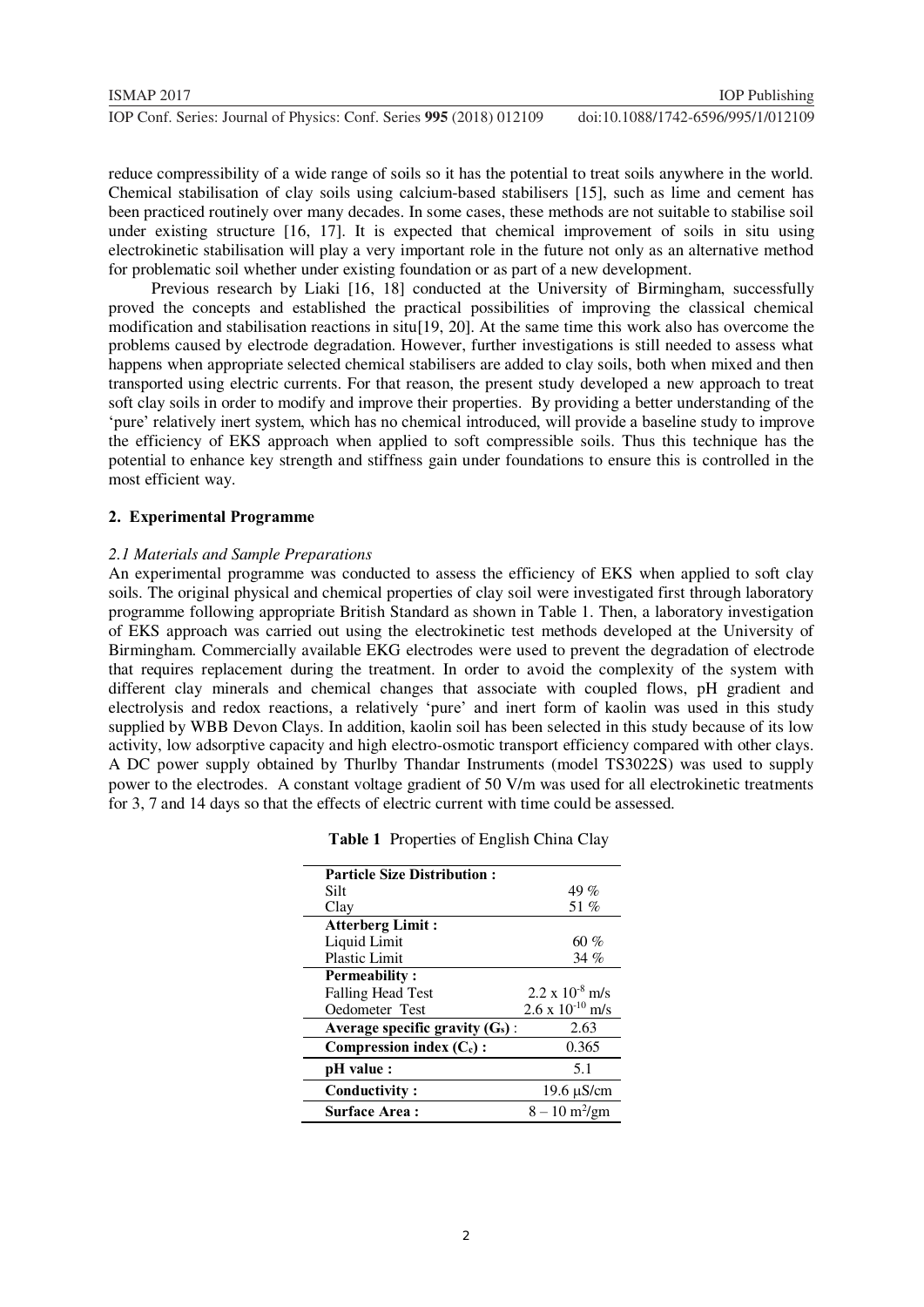| <b>ISMAP 2017</b>                                                    | <b>IOP</b> Publishing              |
|----------------------------------------------------------------------|------------------------------------|
| IOP Conf. Series: Journal of Physics: Conf. Series 995 (2018) 012109 | doi:10.1088/1742-6596/995/1/012109 |

The slurry sample was prepared by mixing the clay soils with deionised water to achieve 90% water content. The water content of slurry has been chosen based on 1.5 time liquid limit (LL) to produce homogeneous sample. Approximately, 10.66 kg of deionised water was poured into the mixer bowl and then 11.84 kg of dry English China clay was gradually added to ensure consistency of mixing. The slurry sample was then mixed using Hobart mechanical mixer and blended thoroughly for 30 minutes. Two mixtures of slurry samples need to be filled into the tank with the total amount of soil and water was 23.68 and 21.32 kg, respectively, achieving a water content of 51 % for all test samples.

The initial height of the slurry is 386 mm for all test samples. The load was applied to consolidate the slurry sample until it reached a final height of about 271 mm using hydraulic jack to achieve moisture content of 51%. The first consolidation pressure was set at approximately 10 kPa for about 24 hours to prevent soil particle migration via the drainage. The subsequent surcharge pressures were gradually increased in four increments over a 4 days period until a final height was reached. After consolidation thin solid plastic walls were removed at both ends of soil compartment and the gaps left were then inserted by the EKG electrodes. The soil samples were reconsolidated under the same loading as the last consolidation (67.9 kPa) for about 24 hours before the loading was released upon EKS testing. Subsequently, the electric current were turned and monitored throughout the test durations. This was performed to make sure a good contact between soils and electrodes. Physical and chemical properties of the treated soil were carried out along the soil profiles that were divided into eight sections from anode to cathode.

#### *2.2 Electrokinetic Stabilisation Test Setup*

The EKS model apparatus consisted of a tank made of non-conductive material which was PVC-U sheet to prevent short circuiting. The PVC-U sheet has 12 mm thick with internal dimensions of 450 x 220 x 550 mm. The tank consisted of main compartment of internal dimension 370 x 220 x 550 mm to locate soil samples for treatment and two small compartments that had internal dimension of 40 x 220 x 550 mm to supply the distilled waters (DW) into the soil. A schematic diagram of the EKS testing model is shown in Figure 1.



**Figure 1.** Schematic Diagram of EK Stabilisation Testing Mode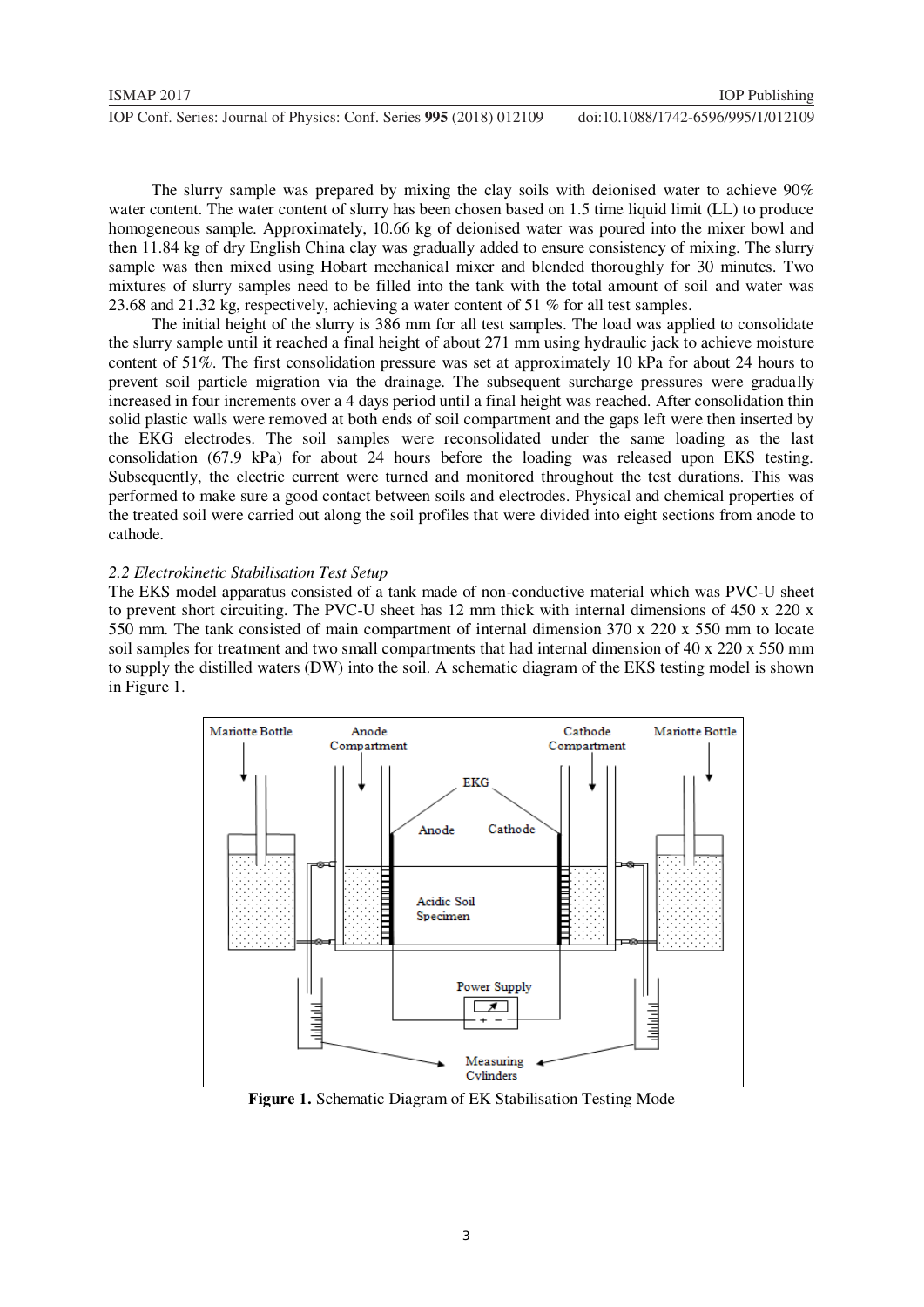#### **3. Results and Discussions**

#### *3.1 Monitoring Data*

Figure 2 shows the monitoring of electric current for 3, 7 and 14 days of DW-DW system. It has been observed that electric current of those 3 different periods shows similar trend except for the 14 days treatment period which has lower value of about 9 mA at the beginning of the test, compared with 3 days and 7 days treatment periods which were with values of 12 and 13 mA, respectively.



**Figure 2.** Electric Current of DW-DW system with time

After the 24 hours duration of EKS testing, the electric current values for the 3, 7 and 14 days treatment periods were reached at about 13 to 14 mA. The value of record current maintained these values, with similarly seen until 96 hours with both 7 days and 14 days tests. However, after this time for the 14 days test current rose, peaking at around 170 hours at 24 mA before dropping over the last 4 days (96 hours) to a value of 19 mA. The current trend in this pure system was attributed to the electrochemical effects in the clay-water electrolyte system which varied across the samples with time, thus affected the current profiles during tests.

The electric current variations with treatment time for the same type of electrode are comparable with [16] as seen in Figure 3 who reported that the current initially increased at about 14 mA, while it then dropped within the first 100 hours of treatment, as resistant of the materials increased and the voltage was set at the constant level. However, it was observed a large variation especially at the beginning which reported by Liaki [16] with different treatment time. This was due to the soil electrode contact which varied upon insertion of electrode during sample preparation which caused large variation especially at the beginning which found by Liaki [16].

Therefore, the improvement of the procedures and design configuration made for the current research has overcome the problem related to the soil-electrode interfaces. It should be noted that after the consolidation thin solid plastic walls were removed at both ends of the soil compartment, the gaps left were then inserted by the EKG electrodes. In order to make sure a good contact between soils and electrodes, the soil samples were subjected to load under the same loading of the last consolidation for about 24 hours before electric current were turned on.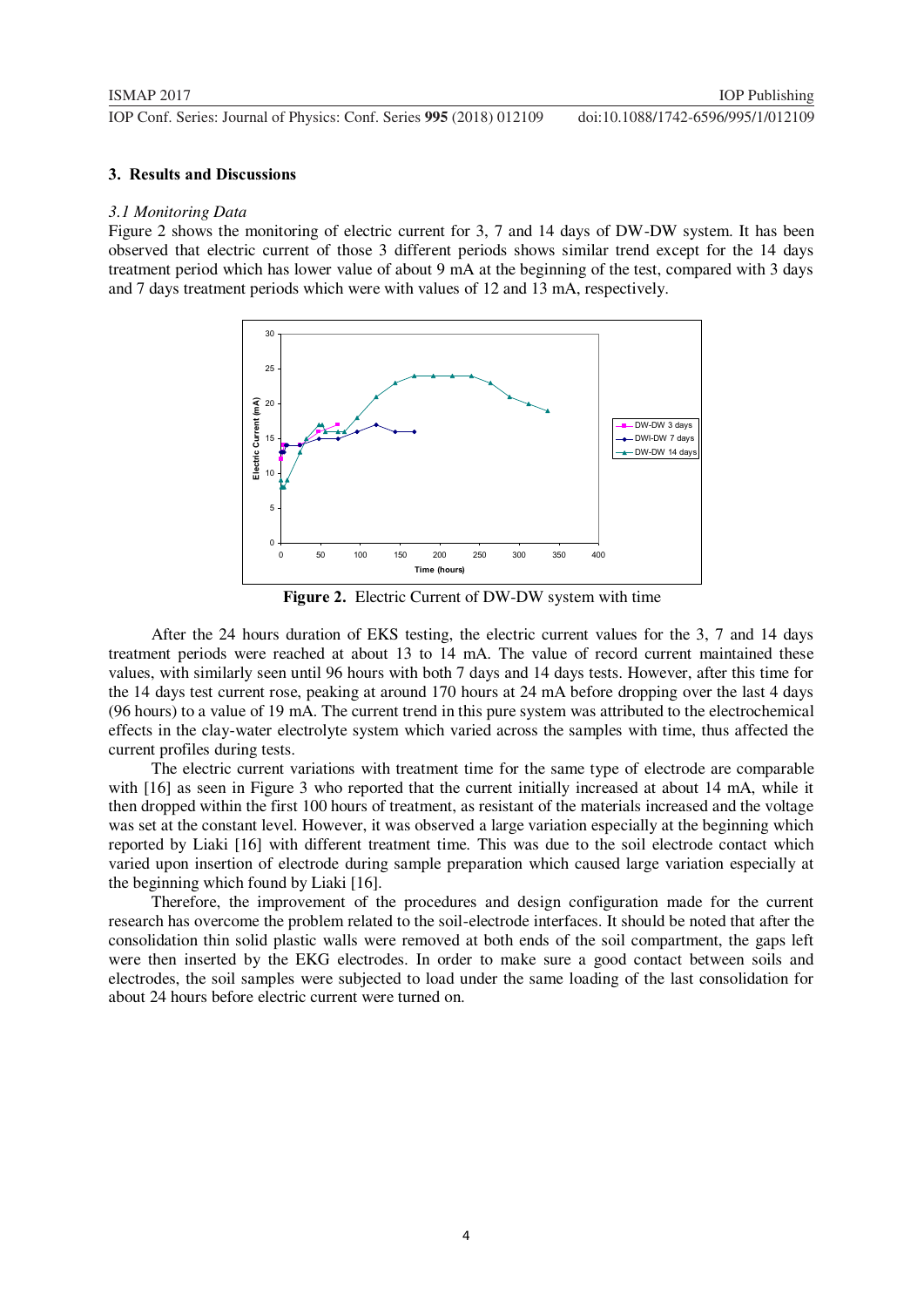

Figure 3. Electric Current of DW-DW system with time [16]

#### *3.2 Physical and Chemical Analysis*

In order to determine whether the application of EKS method results were caused by electrochemical process and were not caused by the variation of water content, the relationship between undrained shear strength and variation of water content was performed using the same preparation samples as the main experimental programme for comparison purposes and eliminated the variability of the results caused by different sample preparation, e.g. using consolidation method. The results of this relationship were then plotted in Figure 4 combining the control line together with the EKS results of DW-DW system. The data points located above the control or shifted to the right of the control line indicates an area of soil strengthening, whereas the data points located below the control line or shifted to the left of the control line indicates an area of soil weakening.



**Figure 4.** Relationship between undrained shear strength and water content of DW-DW system

In general as seen in Figure 4, most of the data points for DW-DW for 3, 7 and 14 days treatments lie essentially along the control line except for a few data points near to the anodes and cathodes. This was due to the electrochemical reactions taking place at the anode and the cathode that caused the changes of acid or alkaline environment respectively. Thus, results in soil strengthening or weakening during electrokinetic treatment.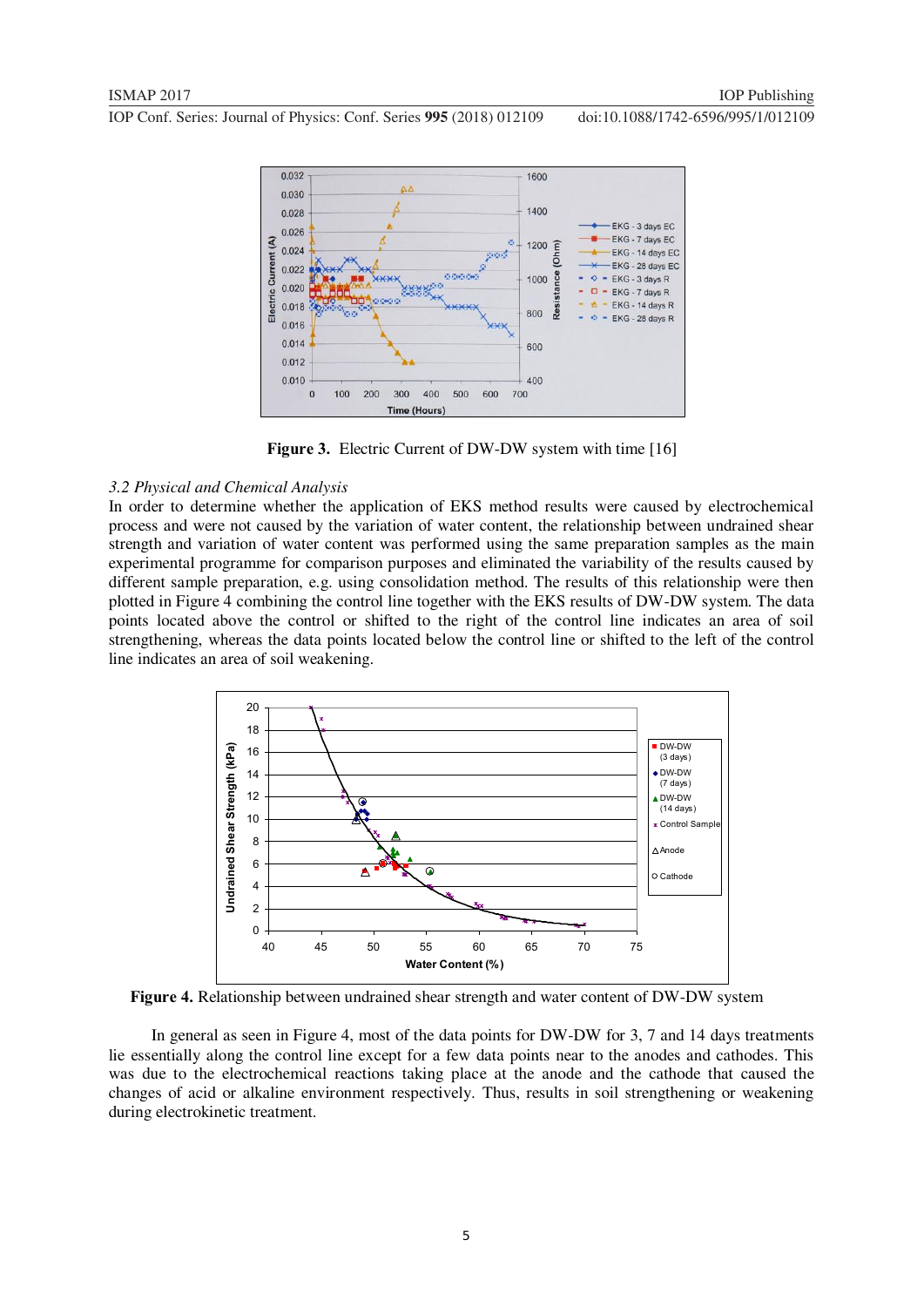It can be seen that the data points near the anode and the cathode for the 3 days test shift away below the control line, whilst the remainder of the data do not change much. The soil weakening for this short term duration test near the anode can be attributed to electrolysis of water generates oxygen gas that causes cavitations. While, hydrogen gas generation at the cathode may contribute to the soil weakening. Since only distilled water supplied at both electrodes, therefore no higher valence of ions to replace the lower valence ions into system were present and only hydrogen ions and hydroxide ions were released from electrolysis product. Small changes of pH values near the anode from pH 5.1 to pH 4.8 and at the cathode from pH 5.1 to pH 5.3 (see Figure 5) indicate that the electrolysis of water was still in the early stage and limiting the contribution to significantly increasing the soil shear strength near both electrodes. During the early stages of the treatment, there was not much release of hydrogen ions and hydroxide ions from electrolysis of water to change the pH environment near both electrodes.



**Figure 5** pH of DW-DW system with distance from anode

The test for 7 days showed that the data points close to the anode lie slightly below the control line whilst the rest of the values towards the cathode are slightly shifted away, above the control line. This shows that the values increasing towards the cathode due to the electrochemical processes that change the soil properties after a certain time which in this case was over 7 days of treatment period. At the anode, even though the data point was slightly away from the control line, there was a sign of improvement when compared with the data points of the 3 days test near the anode; these had shifted further away from the control line. At the cathode, the data point of 7 days test (340 mm from the anode) showed the greatest improvement. This can be explained by electromigration process that caused the positive ions (from the soil itself) to migrate towards the cathode and then precipitated when the alkaline environment started to develop at the cathode. This was supported by the pH results for the 7 days test with pH value at the cathode to change to a ph of 7.4 created an alkaline environment near the cathode (see Figure 5). It also suggested that hydroxide ions released from electrolysis product may react with cations within the pore fluid to form metal hydroxide gels, thus changed the soil properties near the cathode. Precipitation normally occurs in alkaline environment to form cementing compound that bind soil particles together resulted in soil strengthening. According to Asavadorndeja and Glawe [17], precipitation happens when pH value raise above pH 7. In this case the migration of hydrogen ions across the soil may change the pH at the cathode.

Data points for DW-DW for the 14 days treatment also showed similar trend as the 7 days treatment except for data points in the proximity of the anode. According to Liaki [16], the data points in the proximity of the anode shifted away, above the control line due to the establishment of physical mechanism under acidic environment, thus changes the soil structure and the arrangement of the clay fabric. Since no cations such as calcium or iron were introduced into the system, therefore the abundance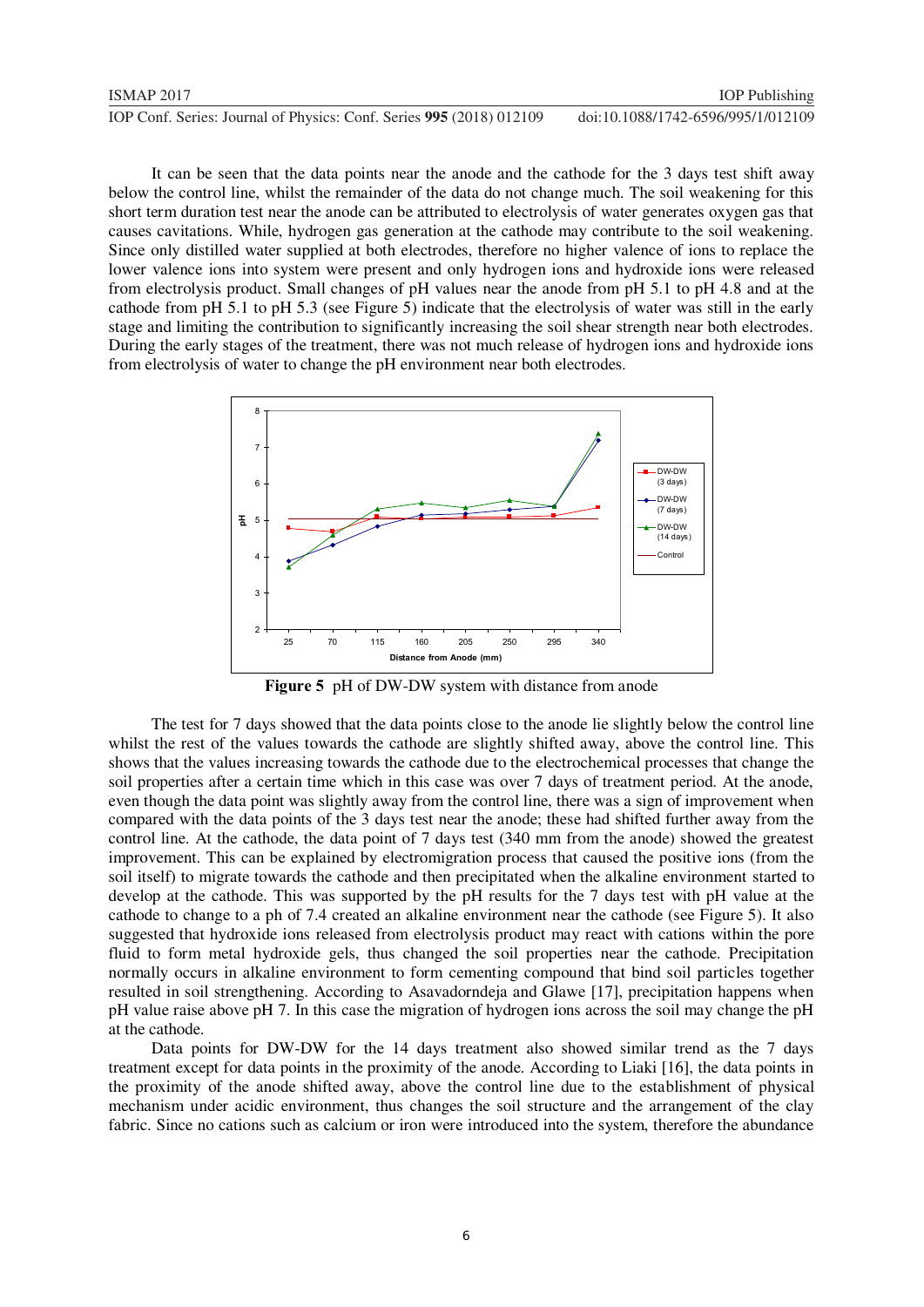of hydrogen ions caused the changes of the pore fluid in clay-water electrolyte system which results in the changes of soil structure of the soil. This was supported by the pH values at the anode which decreased from pH 5.5 to pH 3.72 to form acidic environment (see Figure 5).

Therefore, the use of distilled water as an electrolyte will not affect the soil shear strength for short term duration but in fact caused soil weakening at the anode area for the 3 days test. The shear strength showed significant change for a longer term duration as demonstrated by the 14 days test. The trend was similar with the results from [16] for the 3, 7 and 14 days tests as seen in Figure 6. However, the 28 days of treatment period conducted by Liaki [16] has significantly increased the soil shear strength at the cathode but did not much change at the remainder of the samples.



**Figure 6.** Relationship between undrained shear strength and water content of DW-DW system [16]

The pH values of the 7 and 14 days tests were increased to about pH 7.2 and 7.4, respectively. The rest of pH values for 7 and 14 days tests were consistent at the mid-point of soil sample from 115 mm to 295 mm away from anode. The results of pH vales were consistent with the results from [16] indicating that the electrolysis processes produce a large pH gradient across the soil sample due to the production of hydrogen and hydroxide ions at the anode and cathode areas, respectively.

Figure 7 shows the results of electrical conductivity for all test periods of DW-DW system. The results show greater variation of electrical conductivity values across the soil samples. However, all the values are above the control value (19.6 µS/cm). The highest value of 134.5 µS/cm recorded at 70 mm from anode for the 14 days test while the lowest value is close to the control value at 295 mm from the anode for the 7 days test. There was significantly an increased in the electrical conductivity at the anode area due to the high acid environment which caused dissolution of certain chemical compound and clay minerals. Certain ions, i.e. Al, Fe and Si ions from dissolution process and hydrogen ions from electrolysis process were released into the pore fluid under an acid environment resulted an increase in ionic strength between the clay particles and migrate towards the cathode. However, in alkaline pH environment the solubility of these ions were reduced due to the precipitation of metal hydroxides to bind the clay particles, thus reduce the ionic strength of the pore fluid. The solubility of ions in the pore fluids and electrolysis process are the main contributors to the variation of electrical conductivity values across the soil samples. In addition, this has also contributed to the decrease in electric current with time as seen in Figure 2.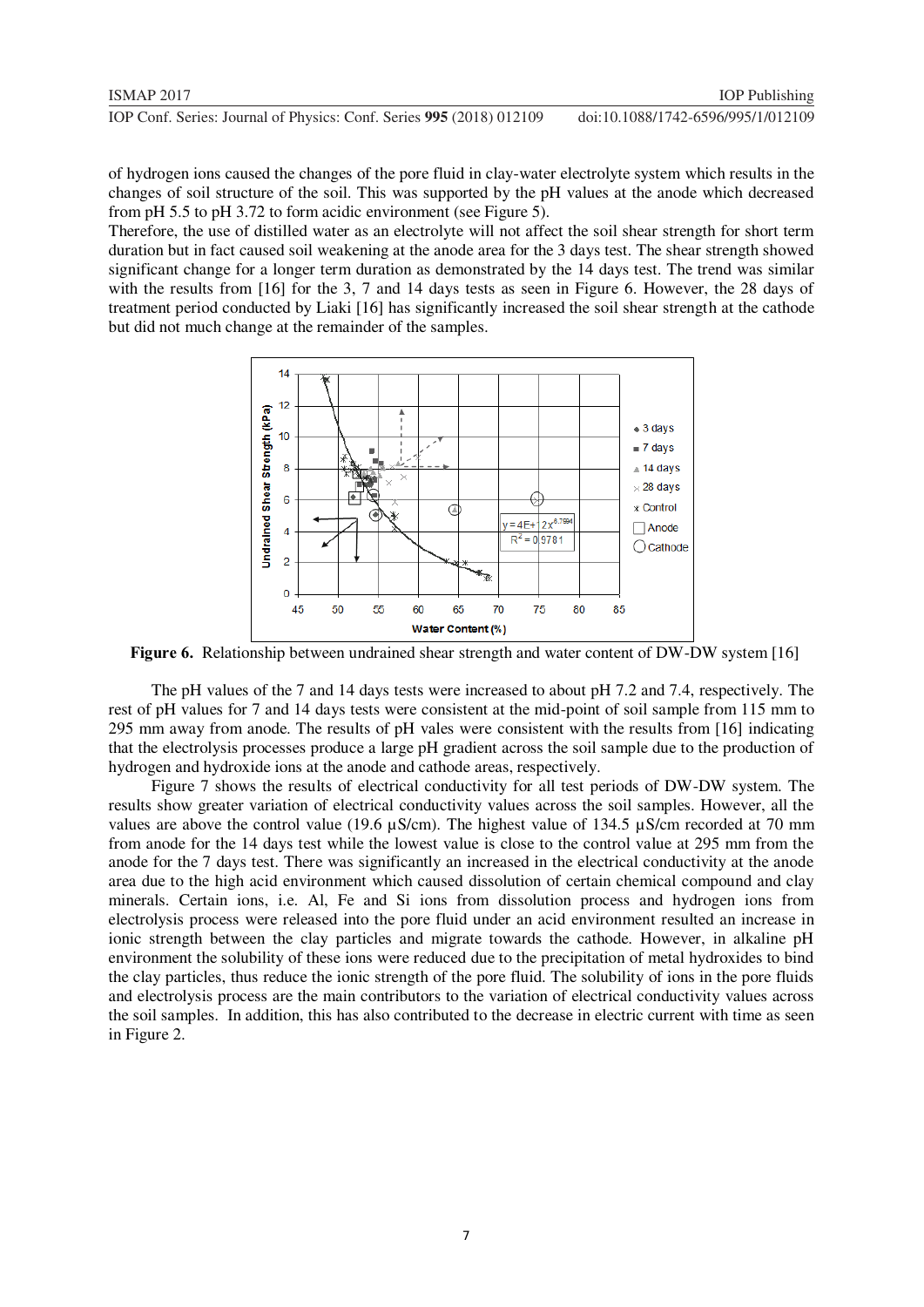

**Figure 7.** Electrical conductivity of DW-DW system with distance from anode

Figure 8 to 10 show the variations of metal concentration of DW-DW system from anode to cathode. The Fe values for all DW-DW tests as shown in Figure 8 are generally lower than of the control sample. For all the test period experiments a similar trend from anode to cathode was observed. The highest Fe concentration value of 1787 mg/kg was recorded at 250 mm away from anode. Since there is no source of Fe introduced into the system, the lower values of Fe concentration were due to some of the Fe migrated from anode to cathode and were drained out through the cathode. The Fe ions which adsorbed on the clay surface or as part of chemical compound in the natural clay were released in the pore fluid. During the electrokinetic process, these ions were migrated towards the cathode and will precipitate under high alkaline environment or otherwise will flush out through the cathode chamber. In contrast, the results of Fe concentrations from Liaki [16] showed a slight increase in Fe concentration across the soil samples even though there was no source of Fe ions introduced into the system. This was probably due to the steel corrosion occurred at the bottom edge of EKG electrodes if not sealed properly after it was cut or exposed during the insertion of the electrode after consolidation stage. Therefore, the current research has used an epoxy resin to prevent such phenomena from happening. The corroded EKG was observed during the trial test using silicon which was proposed by Liaki [16] to cover the expose steel at the bottom edge of the EKG electrodes. In order to be assured that the EKG electrodes did not corrode, the EKG electrodes were weighed before and after the EKS testing and no significant weight loss was found to affect the results of Fe concentration in this study.



Figure 8. Fe concentration of DW-DW system with distance from anode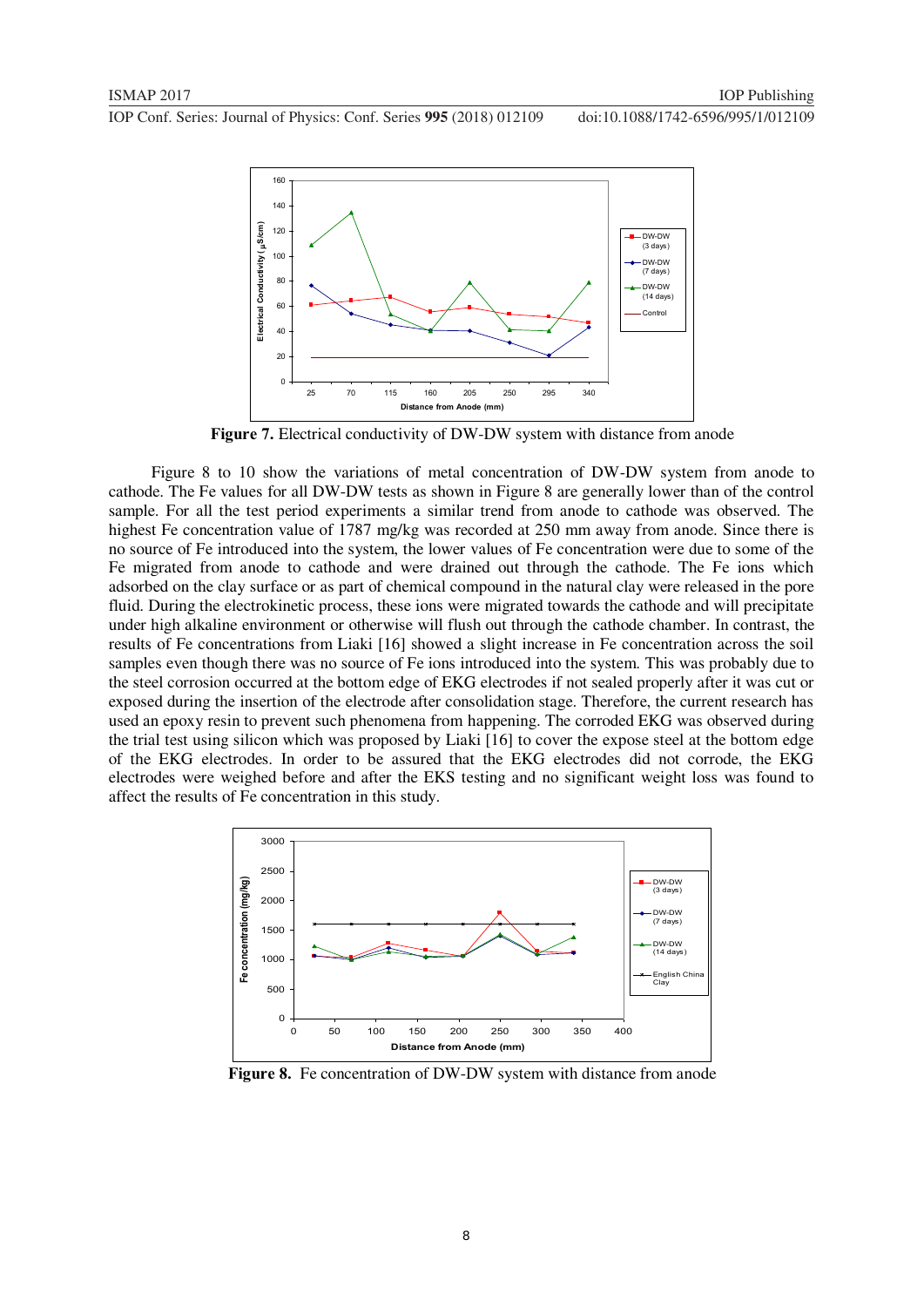

**Figure 9.** Si concentration of DW-DW system with distance from anode



**Figure 10.** Al concentration of DW-DW system with distance from anode

The Si values in Figure 9 were fluctuated across the soil samples. Therefore, it was suggested that the solubility of Si ions were varied and complex with the electrochemical process during the EKS treatment. There were no results of Si concentration presented by Barker [18] to compare with the current results. Liaki [16] has reported that Si ions were not analysed due to a significant variance of unacceptable ranges were found. Similarly, the low solubility of Si ions on Oxford clay was also observed by Liaki [16] which affects the variability of Si concentration. Figure 10 show the Al values are generally lower than of the control sample. This trend is similar with the result from Liaki [16] however no explanation was given to explain this trend. In addition, this trend is also similar and consistent with the Fe concentration results. An extreme pH condition developed across the soil samples caused dissolution of Al ion.

#### **4. Conclusion**

The result presented and discussed in this study is comparable with the previous study performed by others [16,21]. However, the improved version of the procedures and design considerations [19,21] has been made to solve the problem faced by Liaki [16] and to achieve the objectives of this study before any chemical stabilisers were introduced into the system. The results from monitoring data, physical and chemical analysis showed that there are several important mechanisms relating to the electrochemical effects and these can be drawn from this study using a pure system. The key conclusions made are: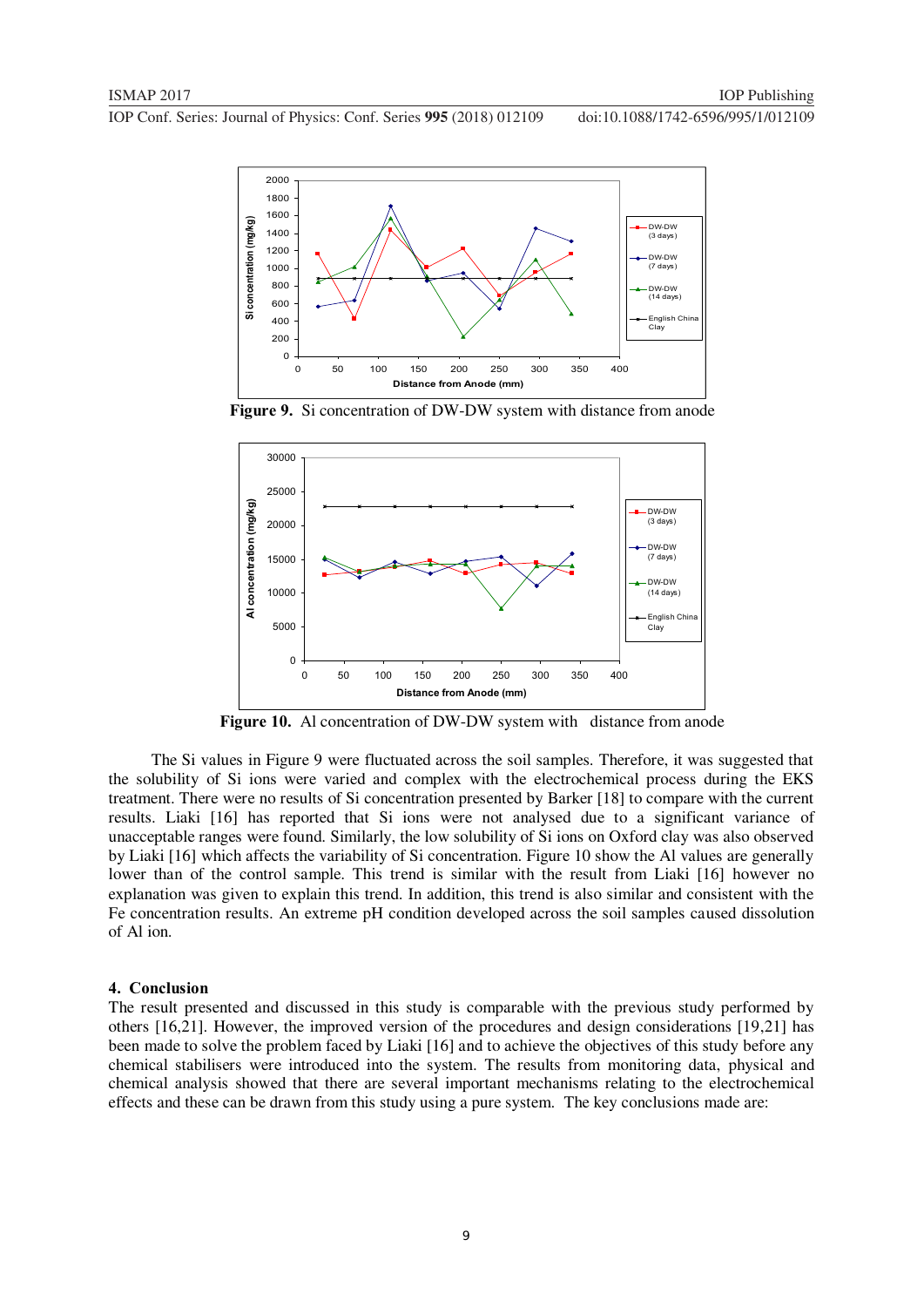- i. The electric current profiles were influenced by the ionic concentration of the pore fluid within the soil matrices. Therefore, the addition of distilled water at both anode and cathode had caused increased of the electric current at the beginning of the test, but then a decrease with treatment time indicated that a high resistivity zone was formed due to precipitation of metal hydroxide at the cathode from the clay mineral itself and pore fluid. Thus this caused the fluid flow to become minimally decreasing the electric current across the system.
- ii. The soil weakening for the 3 days test near the anode and cathode can be attributed to electrolysis of water. At the anode, the production of oxygen gas caused cavitation whereas hydrogen gas generation at the cathode due to the development of gas bubbles which affected the arrangement of soil particles. These phenomena was supported by the small changes of pH values near the anode from pH 5.1 to pH 4.8 and at the cathode from pH 5.1 to pH 5.3 which indicated that the electrolysis of water was still in the early stage and limiting the contribution to significantly increasing the soil shear strength near both electrodes.
- iii. The test for 7 days showed a greater soil improvement towards the cathode due to the electrochemical processes that changed the soil properties. This can be explained by electromigration process which caused the positive ions (from the soil itself) migrating towards the cathode and then precipitated when the alkaline environment started to develop at the cathode as proven by other researchers[16,20,21,22]. While at the anode, there was a sign of improvement when compared with the data points of the 3 days test near the anode due to the acidity environment that changed the properties of clay soil. This was validated by the pH values at the anode which decreased from pH 5.5 to pH 3.72 to form acidic environment.
- iv. Data points for DW-DW for the 14 days treatment also showed similar trend as the 7 days treatment except for data points in the proximity of anode.
- v. The solubility of ions in the pore fluids and electrolysis process were the main contributors to the variation of electrical conductivity values across the soil samples.
- vi. There was significantly an increased in the electrical conductivity at the anode area due to the high acid environment which caused dissolution of certain chemical compound and clay minerals thus increased the solubility of ions in pore fluid. In alkaline pH environment the solubility of these ions were reduced due to the precipitation of metal hydroxides to bind the clay particles, thus reduced the ionic strength of the pore fluid.
- vii. The reduction of Fe and Al concentration along the soil profiles has confirmed the released of these ions from clay lattice into the pore fluid due to the variations of pH environment across the soil samples. During the electrokinetic process, these ions were migrated towards the cathode and precipitated under high alkaline environment or otherwise flushed out through the cathode compartment.

The baseline study of the pure system in this study is important for the analysis of results when using a chemical test. This was observed from the results of monitoring data, physical and chemical properties of the pure system which caused e.g., the development of pH gradient, the changes of the electrical conductivity, and chemical concentrations with regards to the distance from anode and treatment periods due to the electrochemical effects. This electrochemical effect will occur during the EKS testing even though there was no chemical stabiliser were introduced or released from the degradation of electrodes.

#### **Acknowledgment**

The authors would like to thank the University of Tun Hussein Onn, Malaysia, and the Ministry of Education of Malaysia, for their generous grant awarded for this research, FRGS vot 1455.